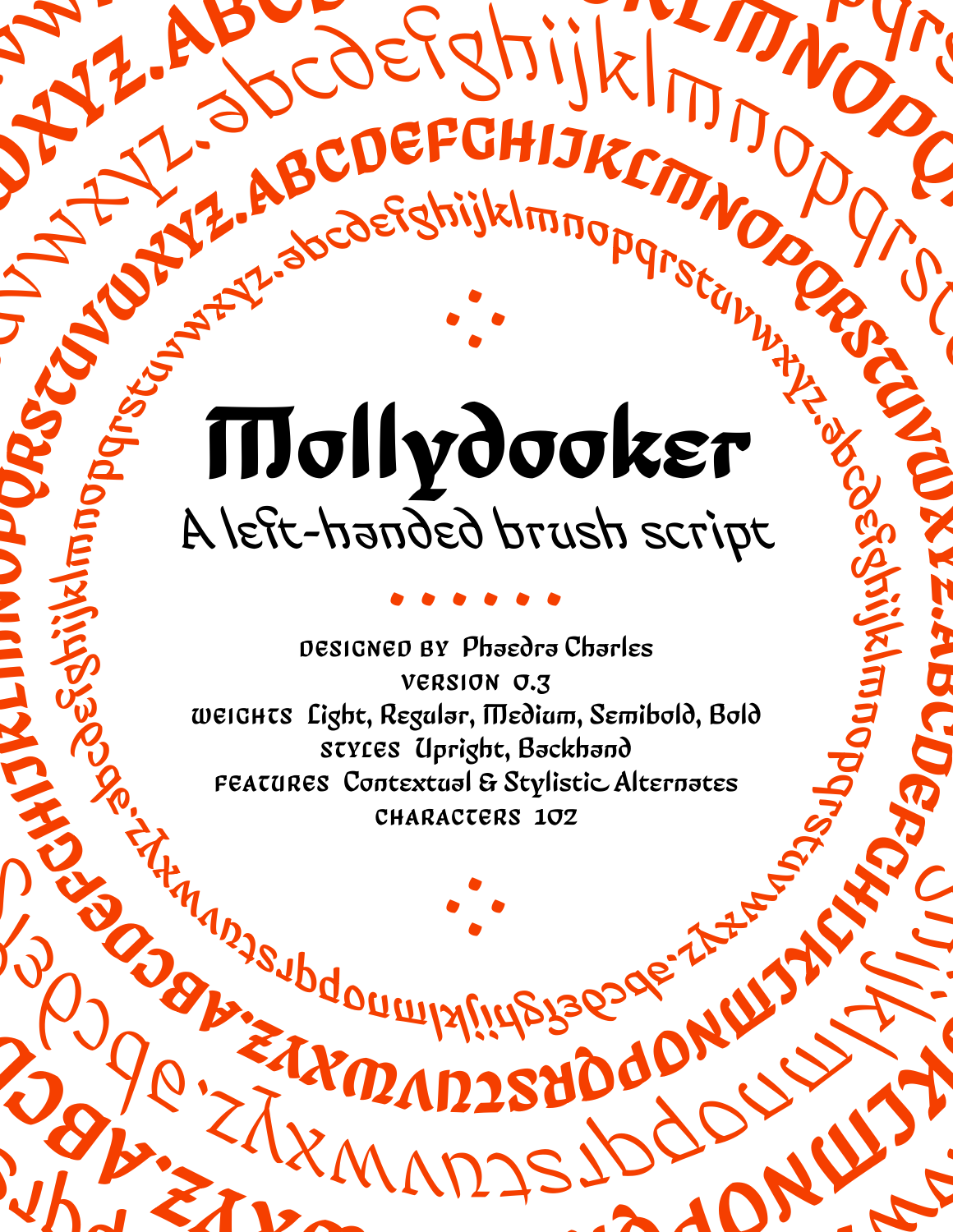# 801 Chings DEFUNCTS [rhebuses] Rubiaceous \$23,470.00 QUIJQELC92E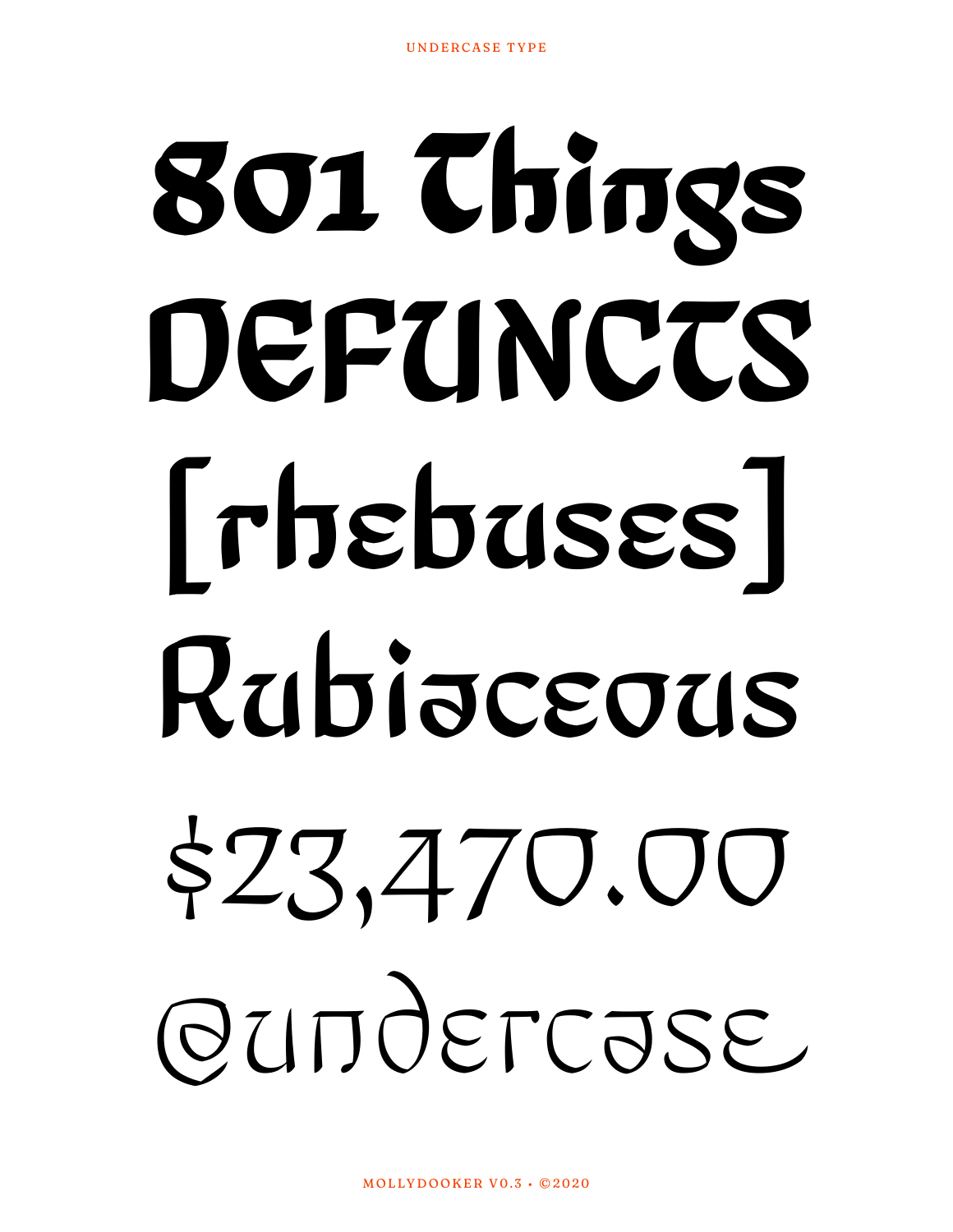Elementary #Halloween {argument} 120% sure CTHULHUS Love Craft

MOLLYDOOKER V0.3 • ©2020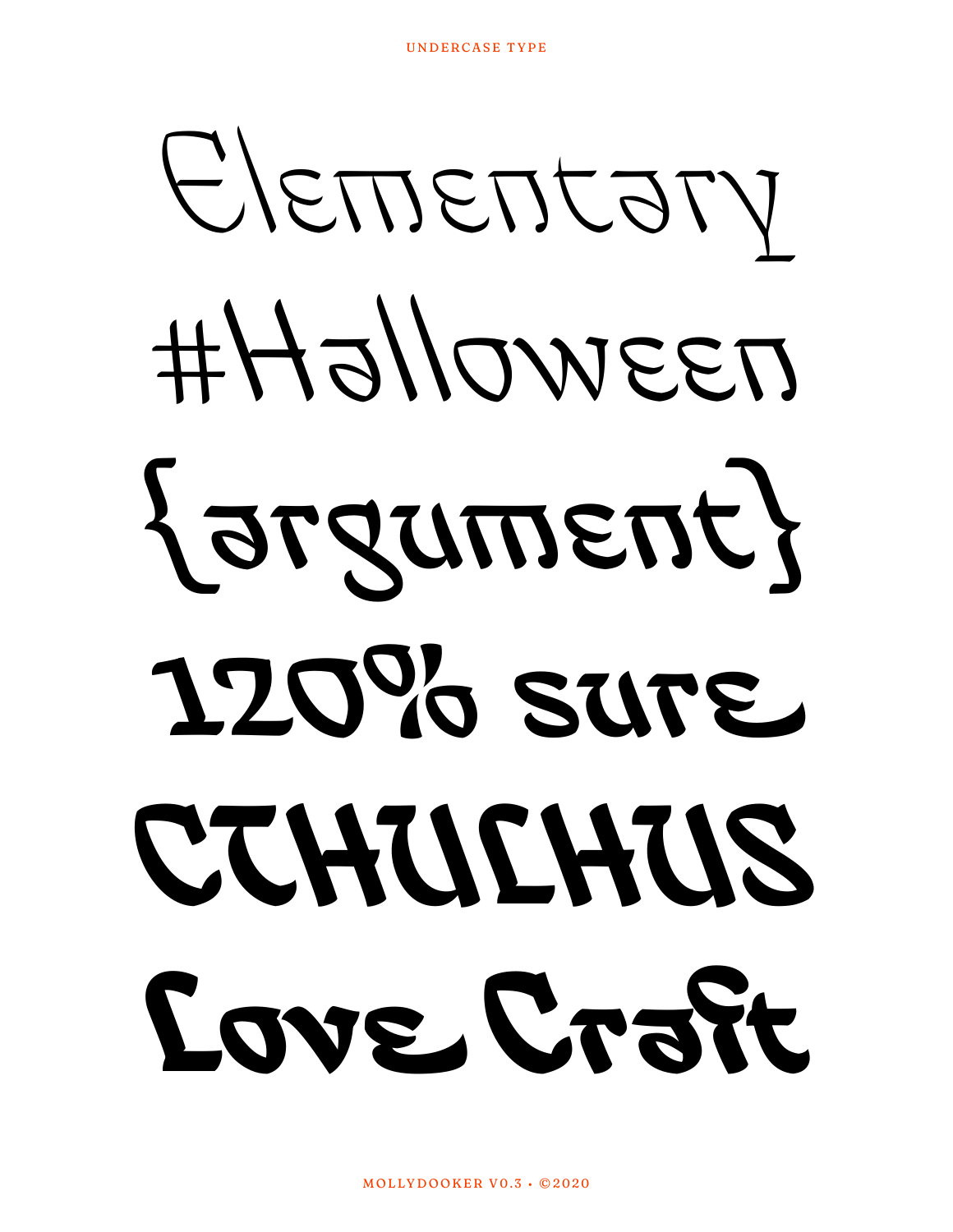### I am forced into speech because men of science have refused to follow my advice without knowing why.

It is altogether against my will that I tell my reasons for opposing this contemplated invasion of the antarctic.

Doubt of the real facts, as I must reveal them, is inevitable; yet if I suppressed what will seem extravagant and incredible there would be nothing left. The hitherto withheld photographs, both ordinary and aerial, will count in my favour; for they are damnably vivid and graphic. Still, they will be doubted because of the great lengths to which clever fakery can be carried. The ink drawings, of course, will be jeered at as obvious impostures; notwithstanding a strangeness of technique which art experts ought to remark and puzzle over.

### I am forced into speech because men of science have refused to follow my advice without knowing why.

It is altogether against my will that I tell my reasons for opposing this contemplated invasion of the antarctic.

Doubt of the real facts, as I must reveal them, is inevitable; yet if I suppressed what will seem extravagant and incredible there would be nothing left. The hitherto withheld photographs, both ordinary and aerial, will count in my favour; for they are damnably vivid and graphic. Still, they will be doubted because of the great lengths to which clever fakery can be carried. The ink drawings, of course, will be jeered at as obvious impostures; notwithstanding a strangeness of technique which art experts ought to remark and puzzle over.

STYLISTIC SET (ON)

#### STYLISTIC SET (OFF)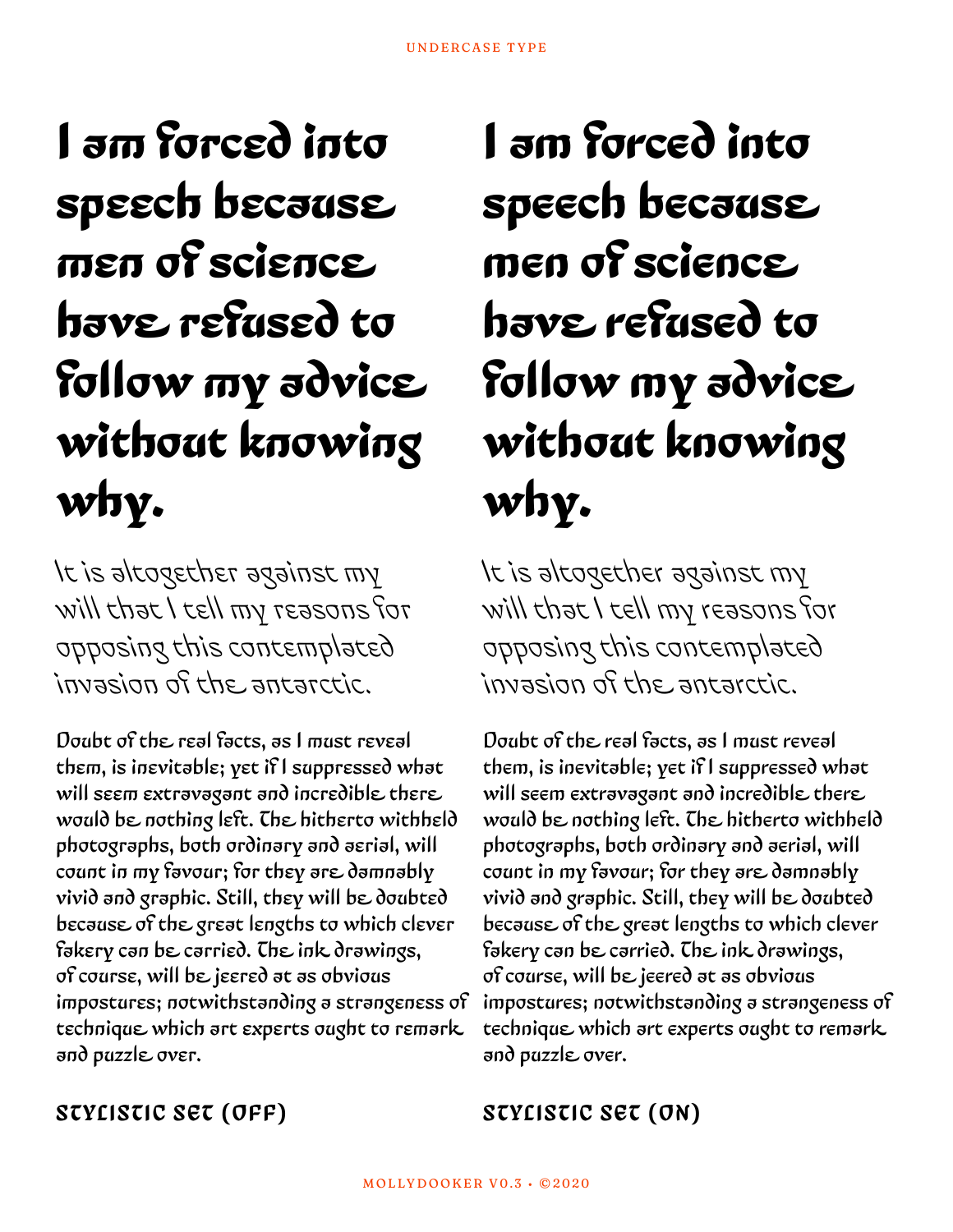#### CAPITALS

# ABCDEFGHIJKLIT NOPORSCUVWXYZ

### **LOWERCASE** abcdeefghhijklmm DDOPQTrstuvwxyz.  $ECKZ$   $TFT$

**FIGURES** 



#### PUNCTUATION

 $111*$  (14) – 17  $GQ[T\}()$ 

**THIN**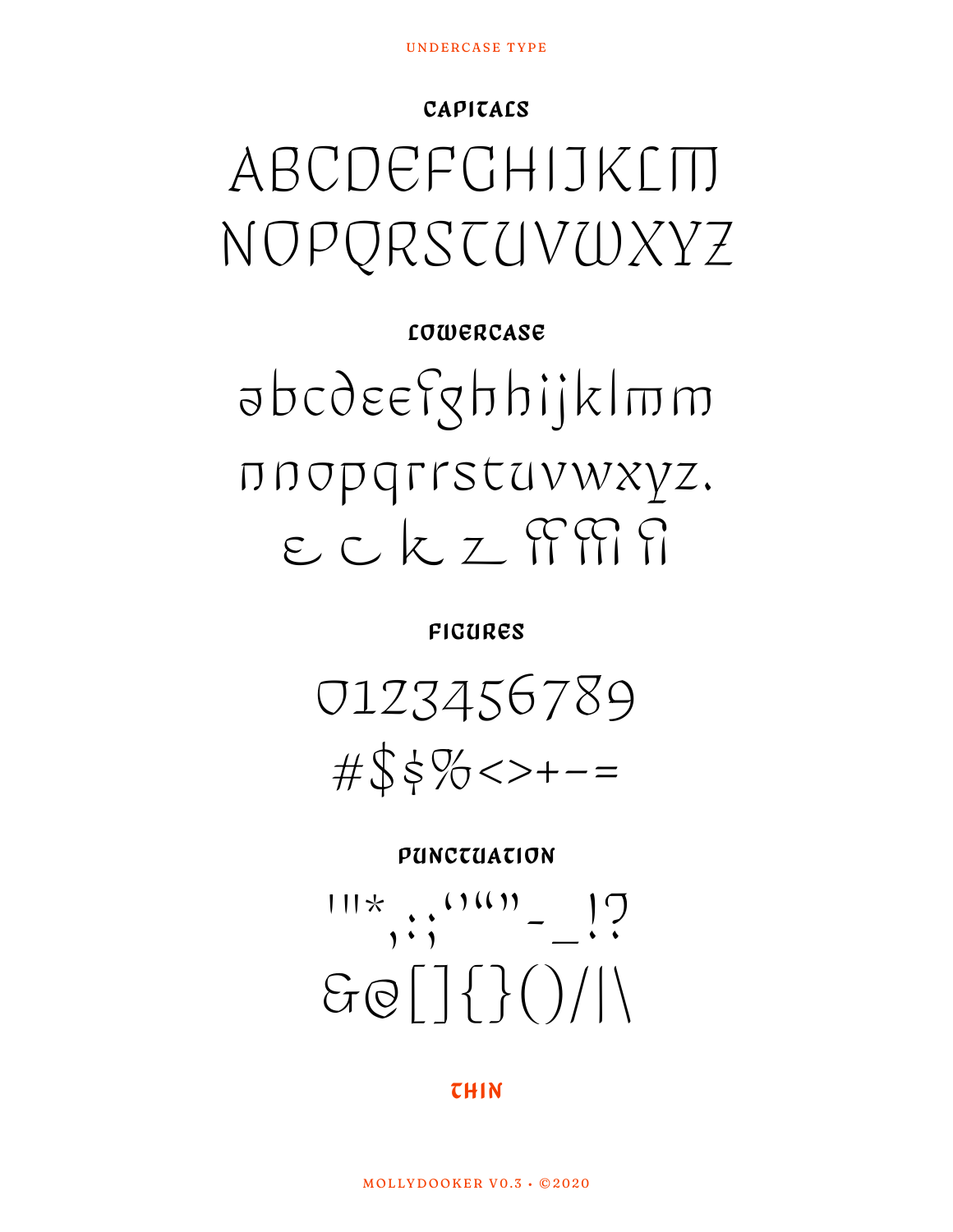#### *CHIN BACKHAND*

 $111*$   $11111 - 17$  $11177782$ 

PUNCTUATION



**FIGURES** 

mmlz/inhtp?as6odG DNOPOTISTUVWXYZ. 

**LOWERCASE** 

ABCDEFCHIJKLITI NOPORSTUVWXYZ

CAPITALS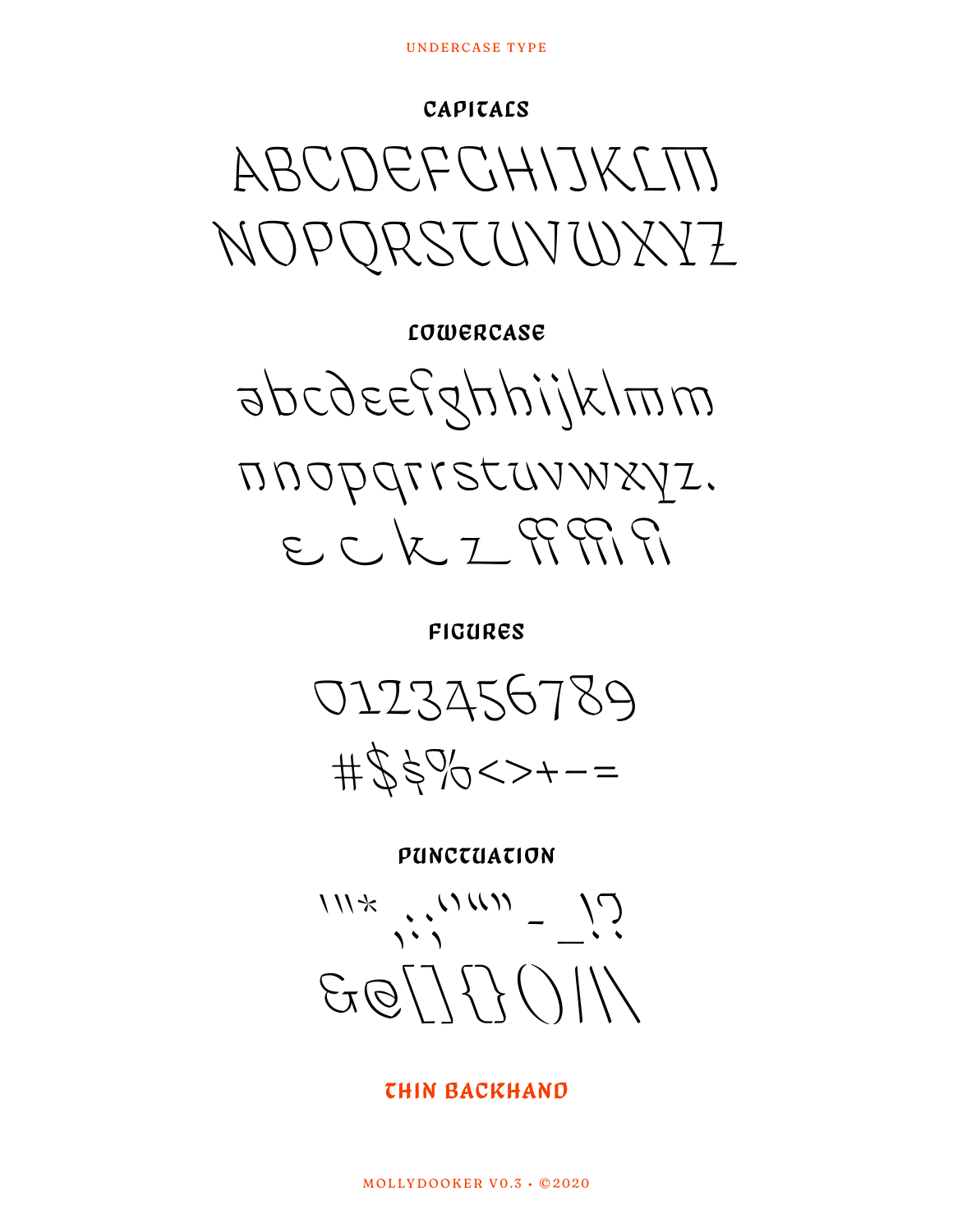#### **CIGHT**

# $111*$ ,  $\frac{111*}{11!}$  $GQ[1\{3()}/1]$

 $\#$ \$\$%<>+-=

PUNCTUATION

**FIGURES** 

0123456789

# $\delta$ abcd $\epsilon$ efghhijklmm nnopqrrstuvwxyz.  $ECKZ$   $T$  $R$  $R$  $R$

### CAPITALS ABCDEFGHIJKLIT NOPORSTUVWXYZ

**LOWERCASE**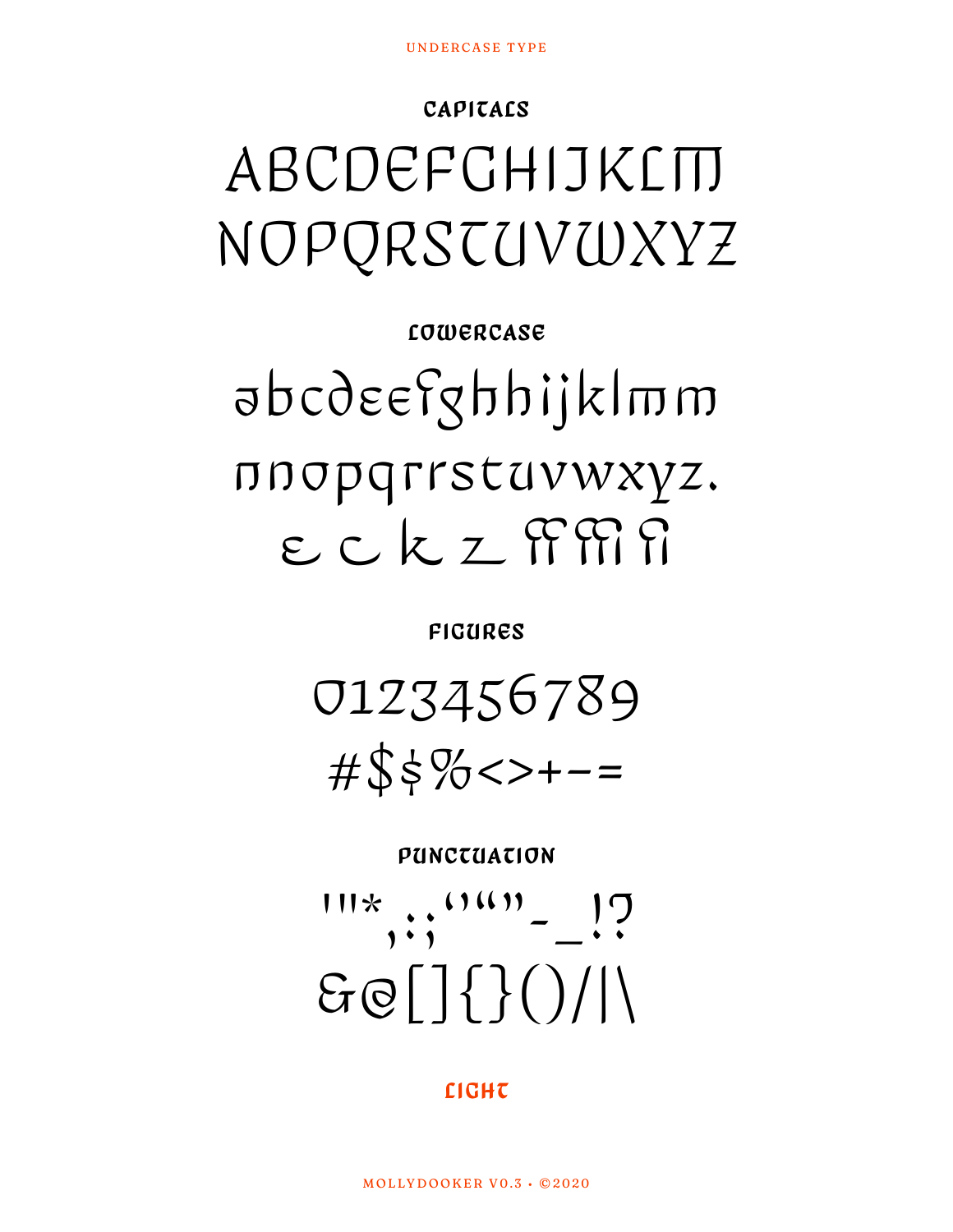#### *CIGHT BACKHAND*

 $111*$  (11/11) - 17  $11177793$ 

PUNCTUATION

0123456789  $+550052+--$ 

**FIGURES** 

mmlxjiddefytyliklmm nnopgristuvwxyz.  $PPRZZZZZZ$ 

**LOWERCASE** 

ABCDEFCHIJKLITI NOPORSTUVWXYZ

CAPITALS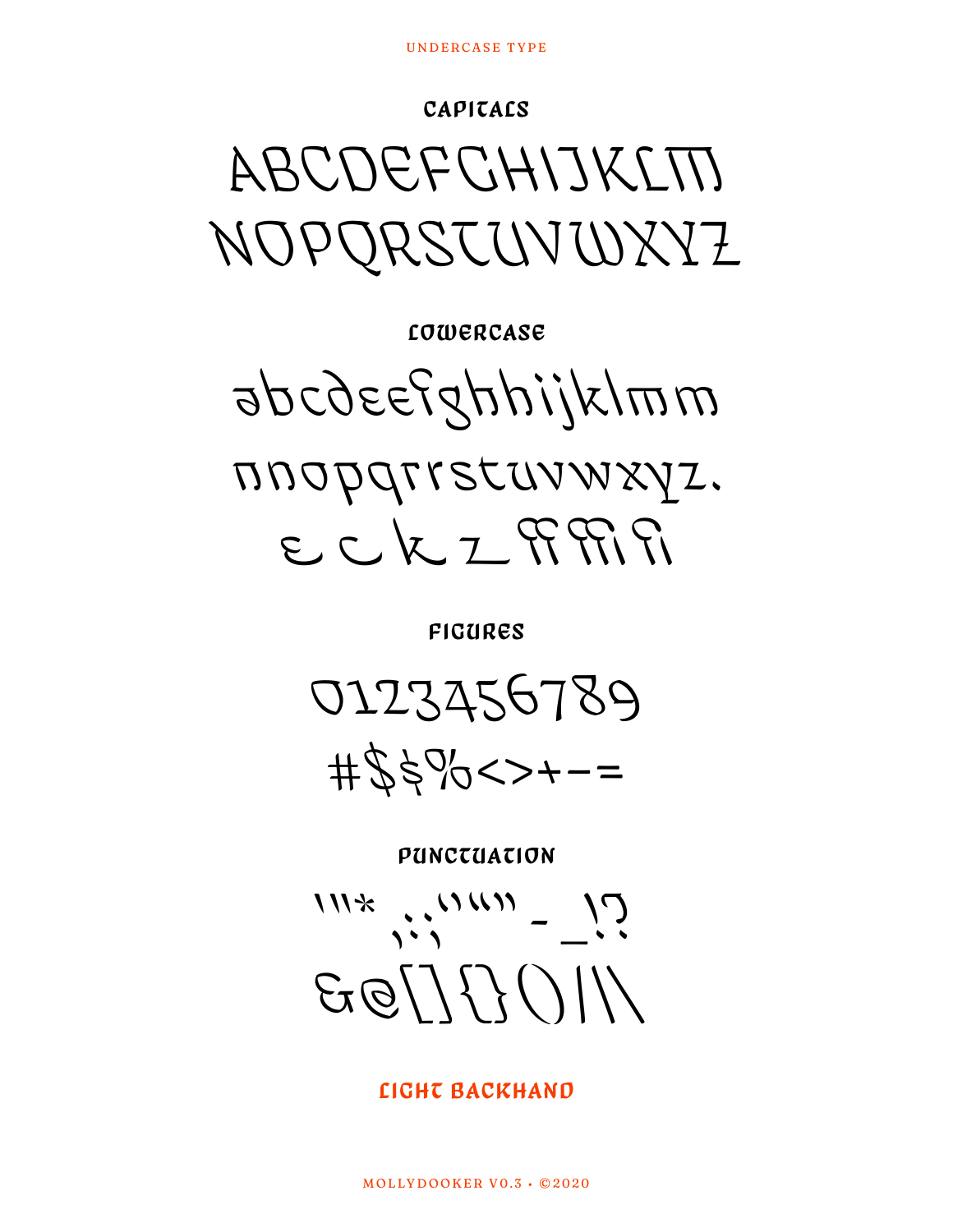REGULAR

 $\frac{111*}{111}$ ,  $\frac{1111!}{1111}$  $E[1(1)]$ 

PUNCTUATION

0123456789  $#$ \$\$%<>+-=

**FIGURES** 

# $\delta$ bcdeefghhijklmm nnopqrrstuvwxyz.  $\epsilon$   $c$   $k$   $z$   $\mathcal{C}$   $\mathcal{C}$   $\mathcal{C}$

**LOWERCASE** 

# ABCDEFGHIJKLIT NOPQRSTUVWXYZ

CAPITALS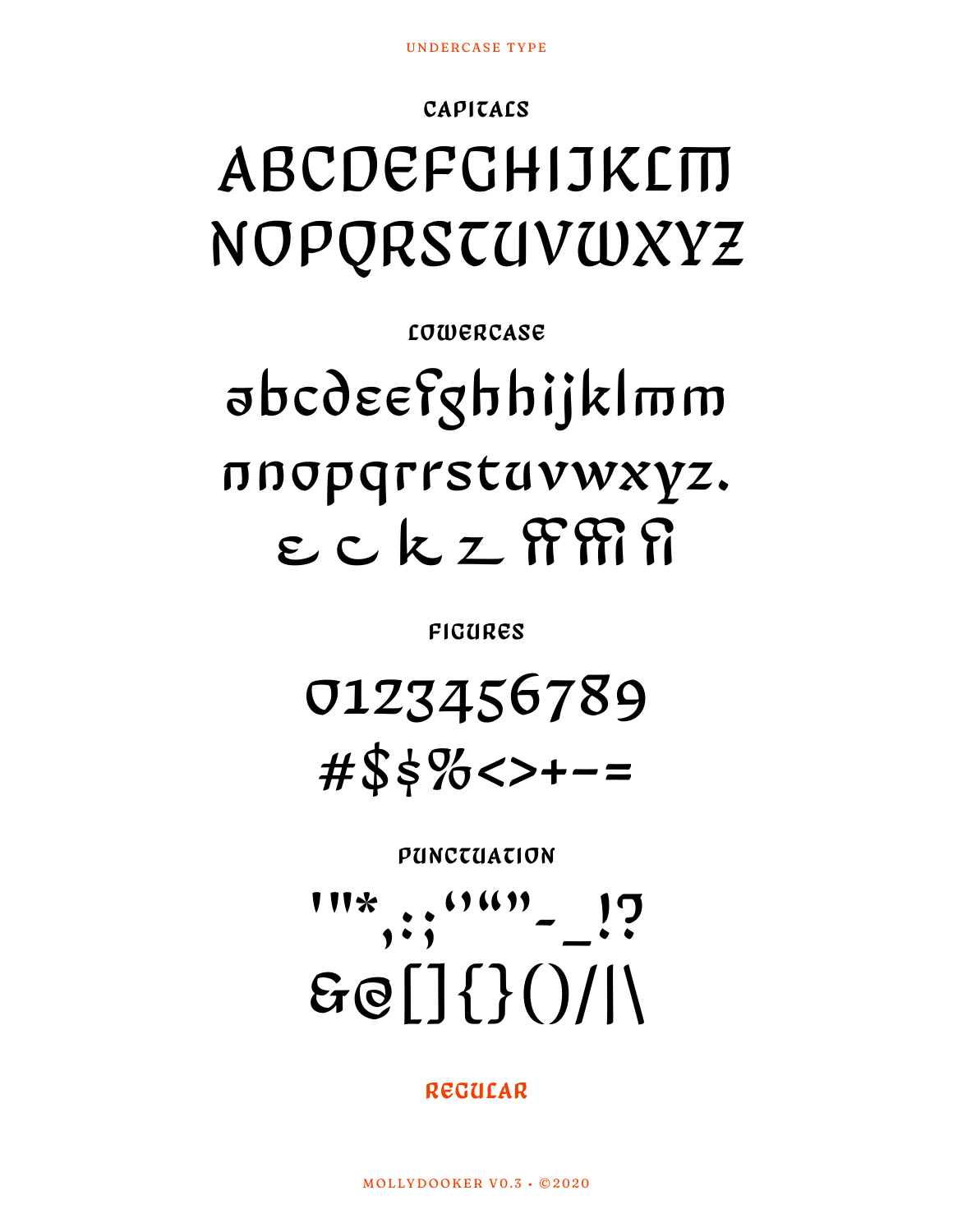REGULAR BACKHAND

 $111*$  (1111) - 17  $11177793$ 

PUNCTUATION

0123456789  $#25\% < > + - =$ 

**FIGURES** 

# mmldjiddgasdsda nnopgrrstuvwxyz.  $E C k z F R R$

LOWERCASE

# *ABCOEFCHIJKLITI* NOPQRSTUVWXYZ

CAPITALS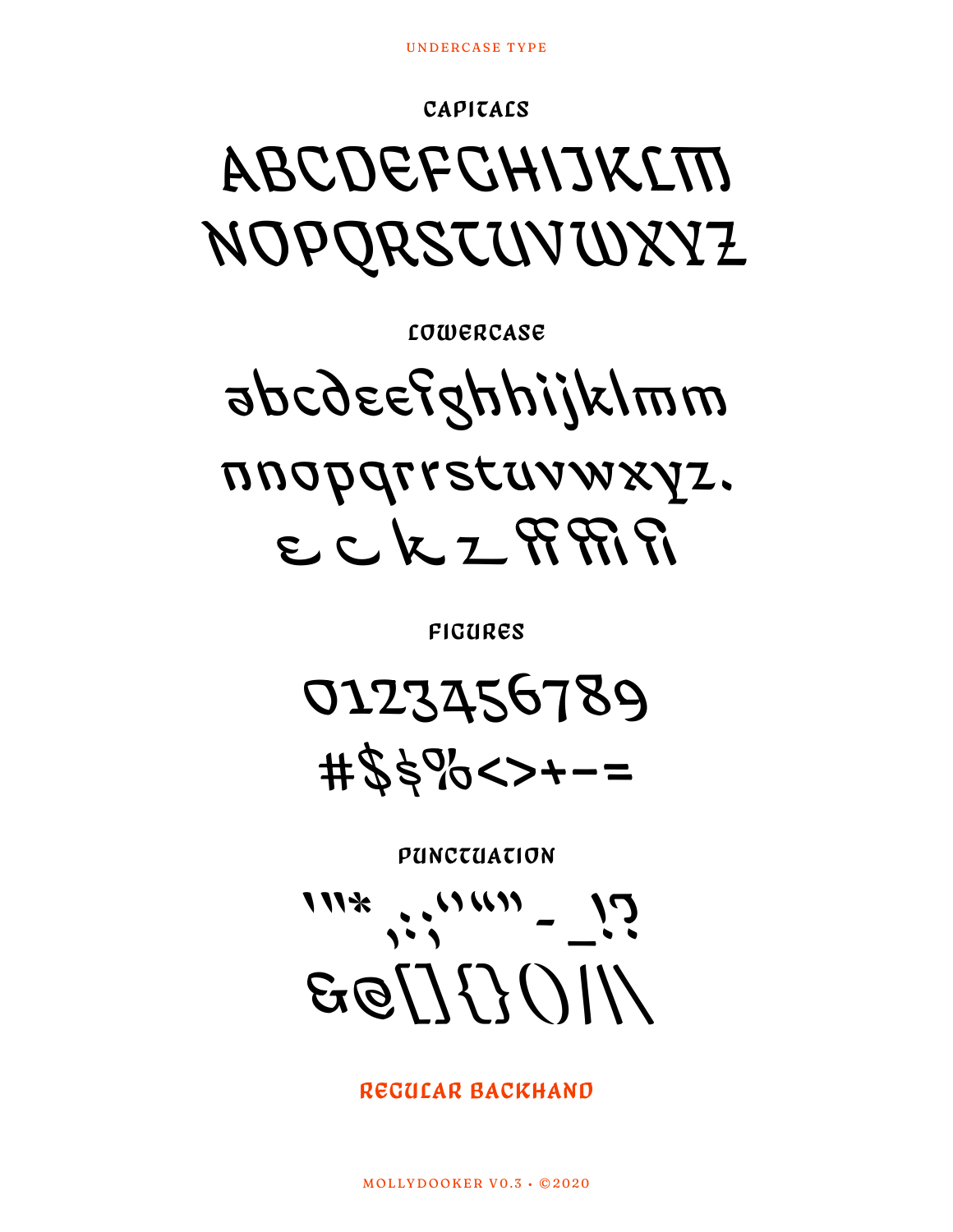$m$ ediam

 $111*$ ,  $(111!)$   $17$  $EQ[1\{3\})/|1$ 

PUNCTUATION

### 0123456789  $# $$ \$}% <>+-=

**FIGURES** 

# abcdeefghhijklmm nnopqrrstuvwxyz.  $\epsilon$   $c$   $k$   $z$   $\mathcal{R}\mathcal{R}\mathcal{R}$

**LOWERCASE** 

# ABCDEFGHIJKLITI NOPQRSTUVWXYZ

**UNDERCASE TYPE** 

CAPITALS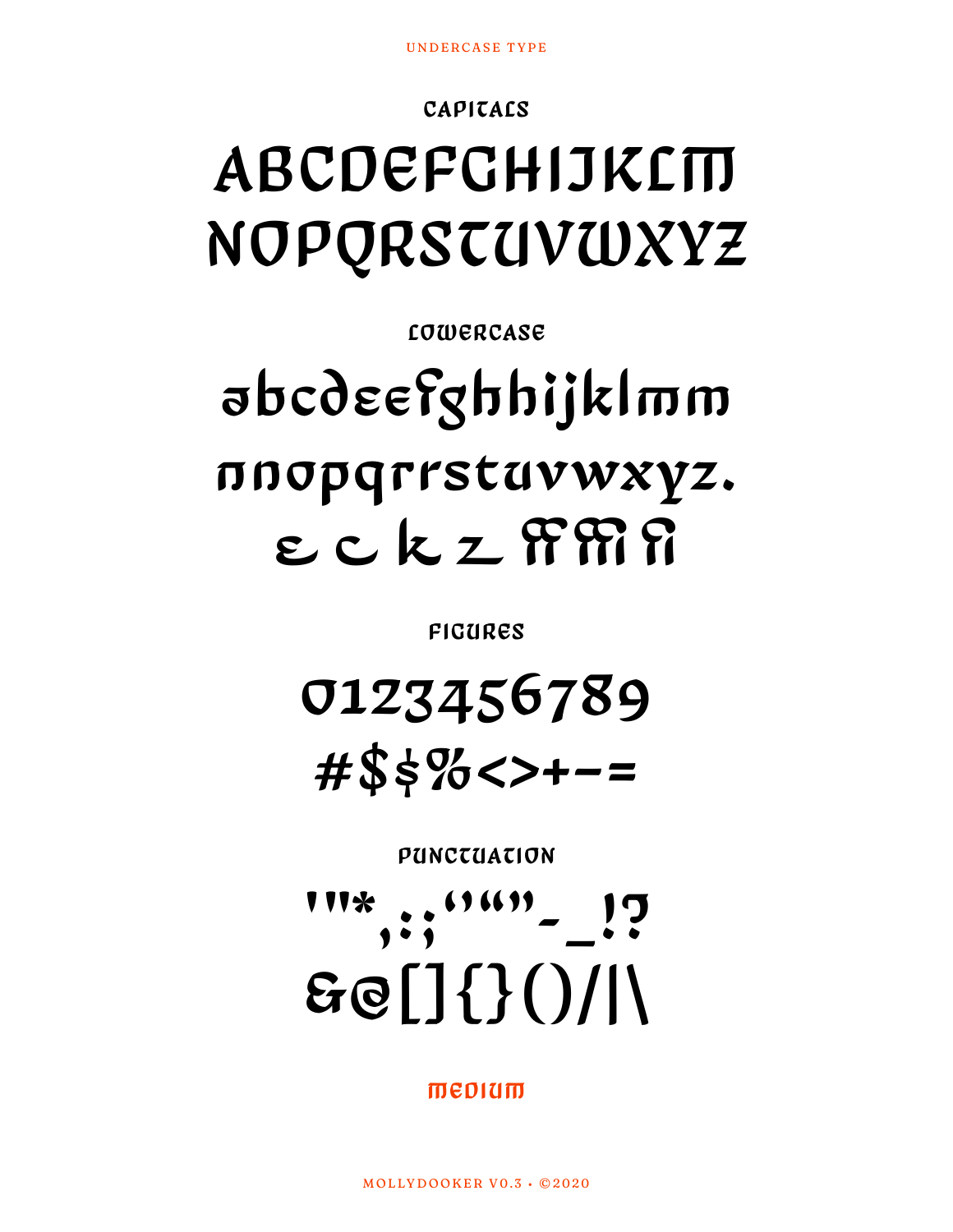**MEDIUM BACKHAND** 

 $111*$  (1111) - 12  $11177793$ 

PUNCTUATION

0123456789  $#25\%<<$ >+-=

FICURES

# mmlxliddgfas6odr nnopgrrstuvwxyz.  $ECLZFRR$

LOWERCASE

# *ABCOEFCHIJKLITI* NOPQRSTUVWXYZ

CAPITALS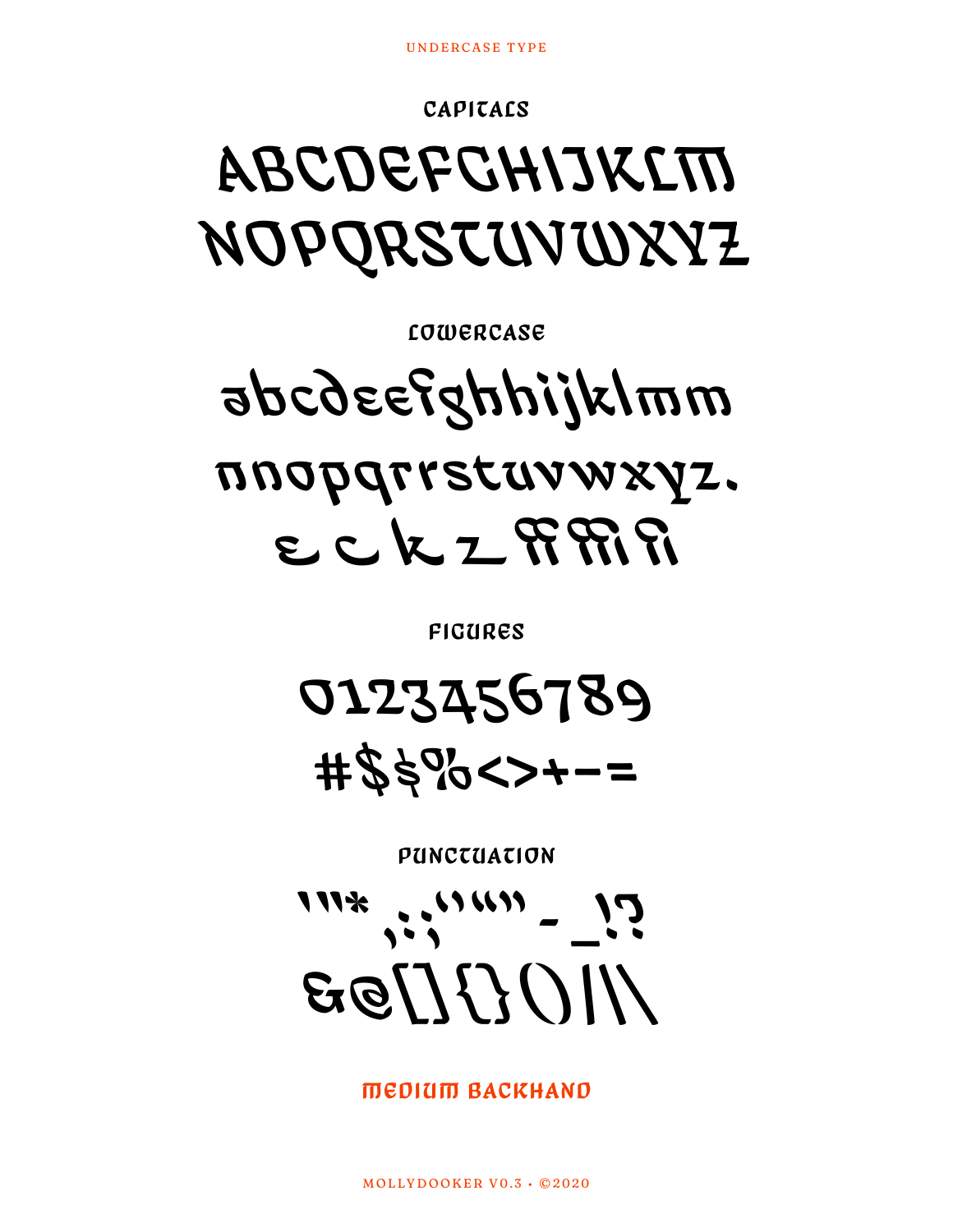SEMIBOLD

 $60[1\{3(1/1)$ 

PUNCTUATION

### 0123456789  $#$ \$\$%<>+-=

**FIGURES** 

# abcdeefghhijklmm nnopqrrstuvwxyz.  $\epsilon$   $c$   $k$   $z$   $\mathcal{R}\mathcal{R}\mathcal{R}$

**LOWERCASE** 

# ABCDEFGHIJKLITI NOPQRSTUVWXYZ

CAPITALS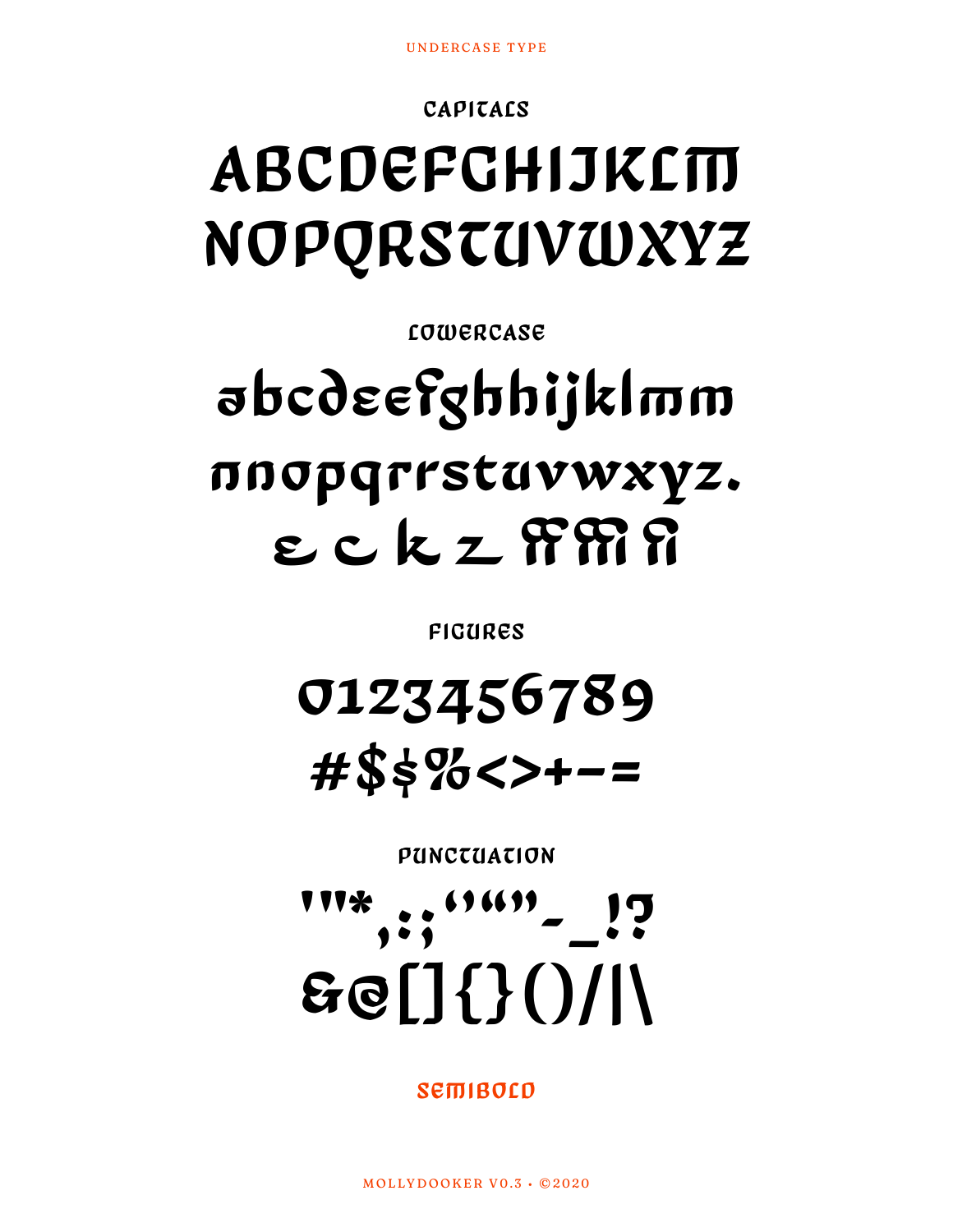SEITIBOLD BACKHAND



PUNCTUATION

0123456789 #\$\$%<>+-=

FIGURES

# mmlyjiddgesoda nnopgrrstuvwxyz.  $ECLZFRR$

LOWERCASE

# *ABCDEFCHIJKLIN* NOPORSTUVWXYZ

CAPITALS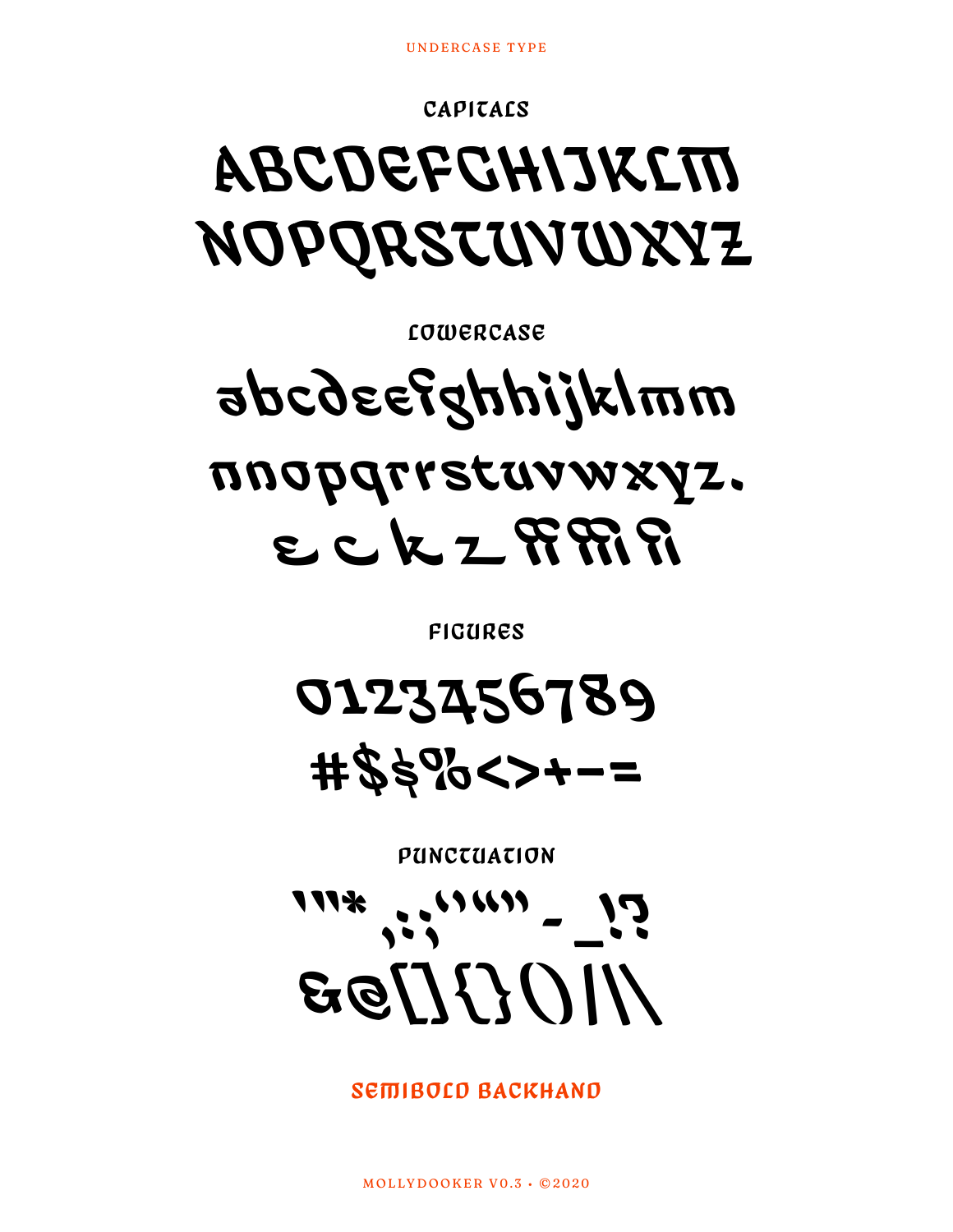#### **BOLD**

# $\frac{114}{111}$  ,  $\frac{11}{111}$  ,  $\frac{11}{111}$  ,  $\frac{11}{111}$  $Be[]$ {}()/|\

PUNCTUATION

### 0123456789  $\#$ \$\$%<>+-=

**FIGURES** 

# abcdeefghhijklmm nnopqrrstuvwxyz.  $\boldsymbol{\epsilon}$   $\boldsymbol{\epsilon}$   $\boldsymbol{k}$   $\boldsymbol{\tau}$   $\boldsymbol{\Re}$   $\boldsymbol{\Re}$

**LOWERCASE** 

# ABCDEFGHIJKLTT NOPQRSTUVWXYZ

CAPITALS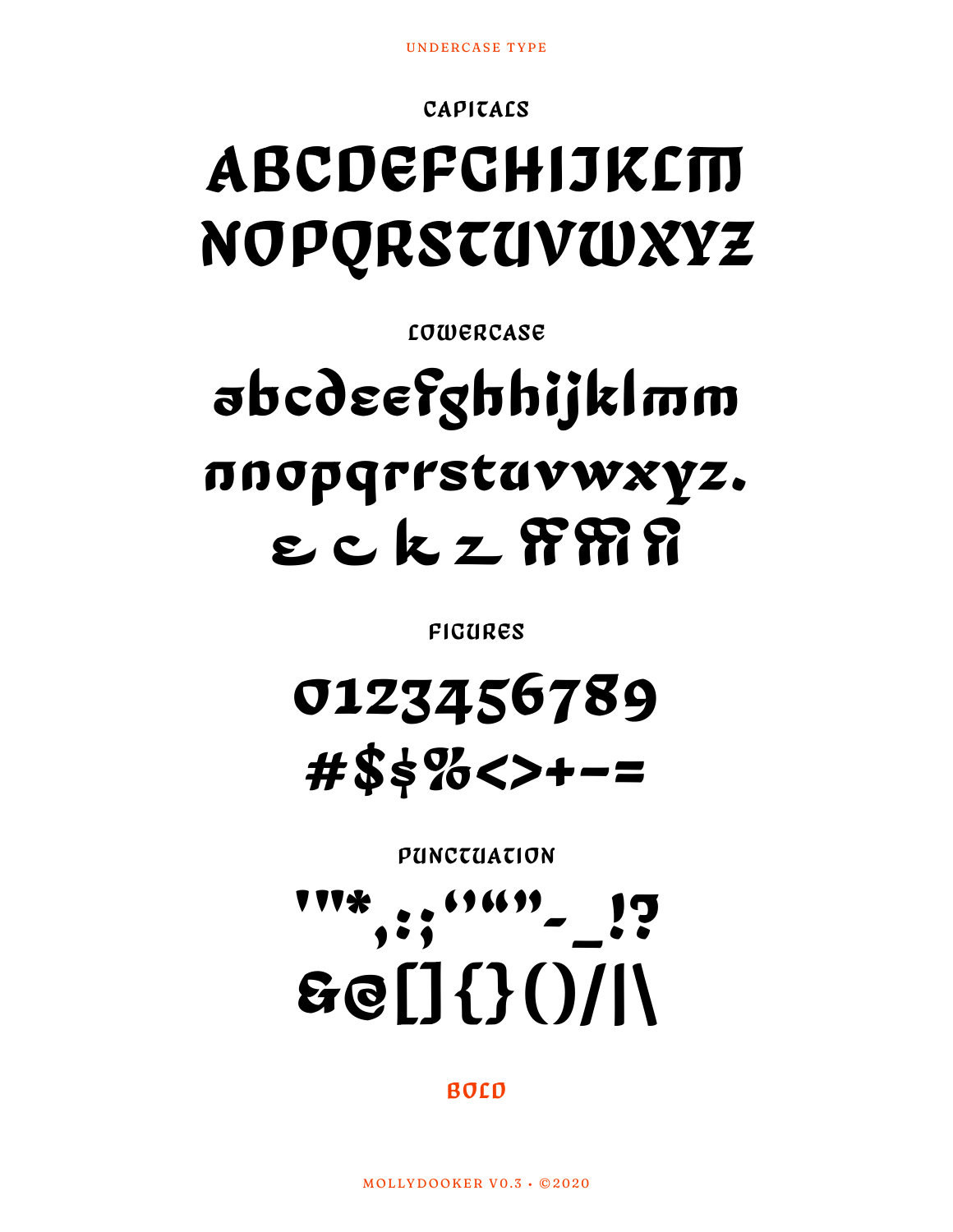**BOLD BACKHAND** 



PUNCTUATION

0123456789 #\$\$%<>+-=

FIGURES

# mmlxliddgfas6ada nnopgrrstuvwxyz.  $RFRZ$

LOWERCASE

# *ABCDEFCHIJKLID* NOPQRSTUVWXYZ

CAPITALS